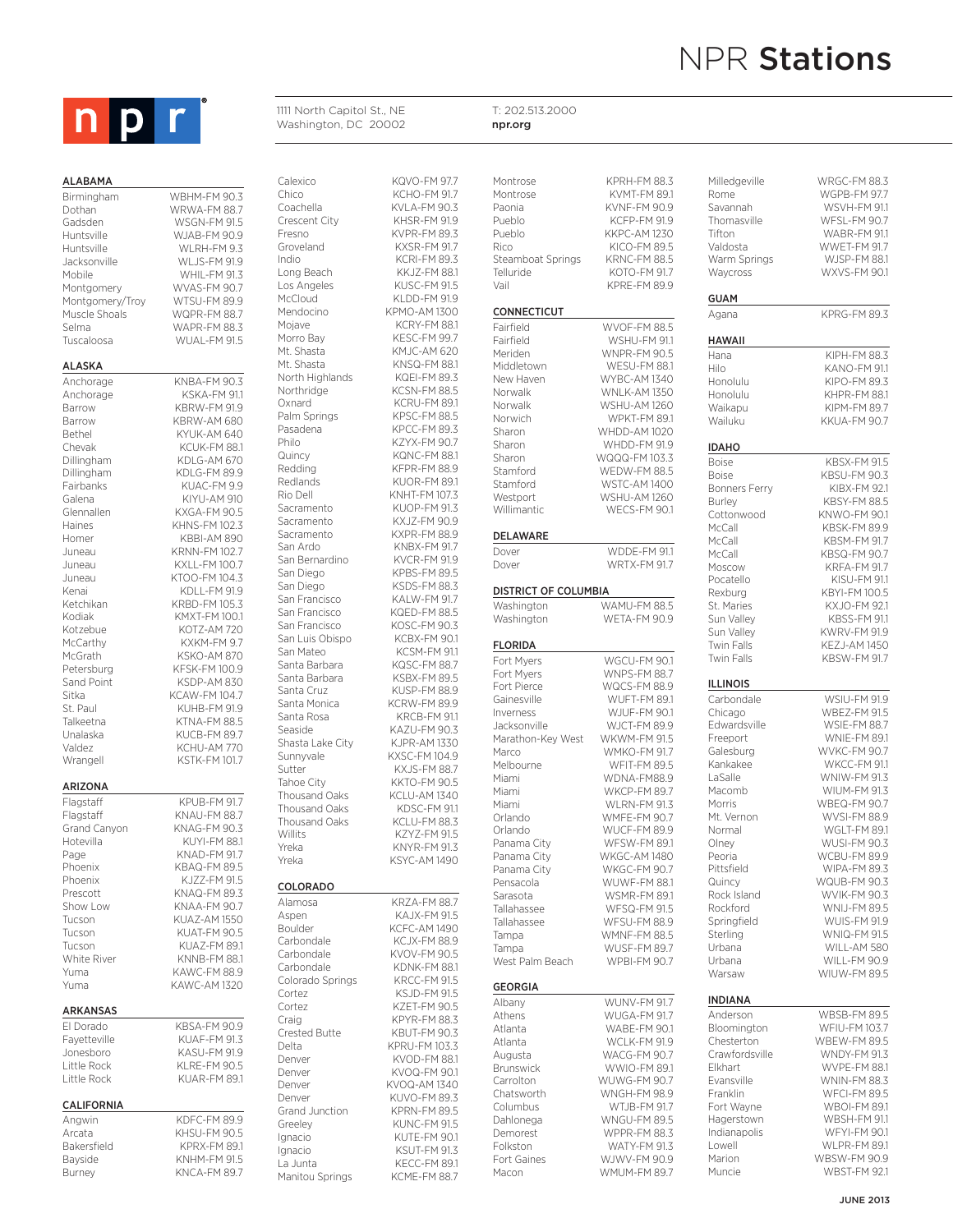

| North Manchester | WBKF-FM 8 |
|------------------|-----------|
| Portland         | WBSJ-FM!  |
| Roanoke          | WBNI-FM!  |
| Vincennes        | WVUB-FM   |
| West Lafavette   | WBAA-AM 9 |
| West Lafavette   | WBAA-FM1  |
|                  |           |

### IOWA

Ames WOI-AM 640 Ames WOI-FM 90.1 Bettendorf KNSB-FM 91.1 Carroll KNSC-FM 90.7<br>Cedar Falls KHKE-FM 89.5 Cedar Falls KHKE-FM 89.5 Cedar Falls KUNI-FM 90.9 Council Bluffs KIWR-FM 89.7 Decorah KLCD-FM 89.5 Decorah KLNI-FM 88.7<br>Dubuque KNSY-FM 89.7 Fort Dodge KNSH-FM 91.1 Iowa City KSUI-FM 91.7 Iowa City WSUI-AM 910 Lamoni KNSL-FM 97.9 Mason City KRNI-AM 1010 Mason City<br>Mason City **KNSM-FM 91.5** Mitchellville KICJ-FM 88.9 Okoboji KOJI-FM 90.7 Ottumwa KNSZ-FM 89.1<br>Ottumwa KICW-FM 91.1 Ottumwa KICW-FM 91.1<br>Patterson KICP-FM 105.9 Patterson KICP-FM 105.9<br>Perry KICG-FM 91.7 Pleasantville KICL-FM 96.3 Sioux City **KWIT-FM 90.3** Waterloo KBBG-FM 88.1 KANSAS Chanute KANQ-FM 90.3<br>Emporia KANH-FM 89.7 Emporia KANH-FM 89.7 Great Bend KHCT-FM 90.9 Hays KZAN-FM 91.7<br>Hill City KZNA-FM 90.5 Hutchinson KHCC-FM 90.1 Lawrence KANU-FM 91.5<br>Olsburg KANV-FM 91.3 KANV-FM 91.3 Pittsburg KRPS-FM 89.9 Salina KHCD-FM 89.5

### **KENTUCKY**

Bowling Green WKYU-FM 88.9 Corbin WEKF-FM 88.5<br>Flizabethtown WKUF-FM 90.9 Hazard WEKH-FM 90.9<br>Henderson WKPB-FM 89.5 Highland Heights Lexington WUKY-FM 91.3 Louisville WFPK-FM 91.9 Louisville WFPL-FM 89.3<br>
Louisville WUOL-FM 90.5 Morehead WMKY-FM 90.3<br>Murray WKMS-FM 91.3 Richmond WEKU-FM 88.9 Somerset WDCL-FM 89.7

## LOUISIANA

Alexandria KLSA-FM 90.7 Baton Rouge WBRH-FM 90.3 Baton Rouge WRKF-FM 89.3 Hammond KSLU-FM 90.9 Monroe KEDM-FM 90.3 New Orleans WWNO-FM 89.9 Shreveport KDAQ-FM 89.9<br>Thibodaux KTLN-FM 90.5

```
M89.5M 91.7
M 941
EM911M 920
41013MAINE
            Ft. Kent
```
KCCK-FM 88.3 KNSY-FM 89.7 KNSM-FM 91.5 KICG-FM 91.7 KANZ-FM 91.1 KZNA-FM 90.5 Waterville MARYLAN Ocean Cit Worton MASSACH Deerfield Nantucke Tisbury Woods Hole WCAI-FM 90.1

# MICHIGAN

KMUW-FM 89.1

WKUE-FM 90.9

WKPB-FM 89.5<br>WNKU-FM 89.7

WUOL-FM 90.5

WKMS-FM 91.3

KRVS-FM 88.7

KTLN-FM 90.5

Harbor Springs Mackinaw City Traverse City

| Bangor           | <b>WMEH-FM 90.9</b> |
|------------------|---------------------|
| Calais           | WMED-FM 89.7        |
| Camden           | <b>WMFP-FM 90.5</b> |
| Ft. Kent         | <b>WMEF-FM106.5</b> |
| Lewiston         | WMEA-FM 90.1        |
| Presaue Isle     | WMEM-FM 106.1       |
| Waterville       | <b>WMFW-FM 91.3</b> |
| MARYLAND         |                     |
| <b>Baltimore</b> | WEAA-FM 88.9        |
| Baltimore        | <b>WYPR-FM 88.1</b> |
| Frederick        | <b>WYPF-FM 88.1</b> |
| Frostburg        | <b>WFWM-FM 91.9</b> |
| Hagerstown       | <b>WGMS-FM 89.1</b> |
| Ocean City       | WSDL-FM 90.7        |
| Ocean City       | WYPO-FM 106.9       |
| Ocean City       | WRAU-FM 88.3        |
| Princess Anne    | <b>WESM-FM 91.3</b> |
| Salisbury        | WSCL-FM 89.5        |
| Towson           | WTMD-FM 89.7        |
| Worton           | <b>WKHS-FM 90.5</b> |
| MASSACHUSETTS    |                     |
| Amherst          | WFCR-FM 88.5        |
| <b>Boston</b>    | <b>WBUR-FM 90.9</b> |
| <b>Boston</b>    | WGBH-FM 89.7        |
| Boston           | <b>WUMB-FM 91.9</b> |
| Brewster         | <b>WZAI-FM 94.3</b> |
| Falmouth         | <b>WFPB-FM 91.9</b> |
| Deerfield        | <b>WNNZ-FM 91.7</b> |
| Great Barrington | WAMQ-FM 105.1       |
| Harwich          | <b>WCCT-FM 90.3</b> |
| Lowell           | WCRB-FM 99.5        |
| Nantucket        | <b>WNAN-FM 91.1</b> |
| Nantucket        | <b>WNCK-FM 89.5</b> |
| Newburyport      | <b>WNEF-FM 91.7</b> |
| Orleans          | <b>WFPB-AM 1170</b> |
| Sandwich         | <b>WSDH-FM 91.5</b> |
| Sheffield        | <b>WBSL-FM 91.7</b> |
| Tisbury          | <b>WBUA-FM 92.7</b> |
| West Yarmouth    | <b>WBUR-AM 1240</b> |
| Mestfield        | WNN7-AM 640         |

1111 North Capitol St., NE Washington, DC 20002

Worcester WBPR-FM 91.9<br>Worcester WICN-FM 90.5

WICN-FM 90.5

Alpena WCML-FM 91.7<br>Ann Arbor WUOM-FM 91.7 Ann Arbor WUOM-FM 91.7<br>Bay City WUCX-FM 90.1 WUCX-FM 90.1 Berrien Springs WAUS-FM 90.7<br>Detroit WDET-FM 101.9 Detroit WDET-FM 101.9<br>East Jordan WICV-FM 100.9 East Jordan WICV-FM 100.9<br>East Lansing WKAR-AM 870 East Lansing WKAR-AM 870<br>East Lansing WKAR-FM 90.5 WKAR-FM 90.5 Flint WFUM-FM 91.1 Grand Rapids WBLU-FM 88.9<br>Grand Rapids WVGR-FM 104.1 WVGR-FM 104.1 Harbor Springs WCMW-FM 103.9<br>Harbor Springs WHBP-FM 90.1 Houghton WGGL-FM 91.1 Interlochen WIAA-FM 88.7 Kalamazoo WMUK-FM 102.1 Kentwood WGVU-AM 1480 Manistee WI MN-FM 89.7 Marquette WNMU-FM 901 Mount Pleasant WCMU-FM 89.5 Muskegon WGVS-AM 850 Oscoda WCMB-FM 95.7 WCMZ-FM 98.3 Standish WWCM-FM 96.9<br>Traverse City WICA-FM 915 Twin Lake WBLV-FM 90.3

| Whitehall                                  | <b>WGVS-FM 95.3</b>                        |
|--------------------------------------------|--------------------------------------------|
| Ypsilanti                                  | WEMU-FM 89.1                               |
| MINNESOTA                                  |                                            |
| Appleton                                   | KNCM-FM 88.5                               |
| Appleton                                   | KRSU-FM 91.3                               |
| Austin                                     | KNSE-FM 90.1                               |
| Bagley                                     | KBXE-FM 90.5                               |
| Bemidji                                    | KCRB-FM 88.5                               |
| Bemidji<br><b>Brainerd</b>                 | KNBJ-FM 91.3<br>KBPN-FM 88.3               |
| Brainerd                                   | <b>KBPR-FM 90.7</b>                        |
| Buhl                                       | <b>WIRN-FM 92.5</b>                        |
| Collegeville-St.Cloud                      | KNSR-FM 88.9                               |
| Collegeville-St.Cloud                      | KSJR-FM 90.1                               |
| Cloquet                                    | WSCN-FM 100.5                              |
| Duluth                                     | WSCD-FM 92.9                               |
| Duluth                                     | KUMD-FM 103.3                              |
| Fergus Falls                               | <b>KCMF-FM 89.7</b>                        |
| Fergus Falls                               | <b>KNWF-FM 91.5</b>                        |
| <b>Grand Marais</b>                        | <b>WLSN-FM 89.7</b>                        |
| <b>Grand Marais</b><br><b>Grand Marais</b> | <b>WMLS-FM 88.7</b><br><b>WTIP-FM 90.7</b> |
| <b>Grand Portage</b>                       | WGPO-FM 90.1                               |
| <b>Grand Rapids</b>                        | KAXE-FM 91.7                               |
| Hinckley                                   | WGRH-FM 88.5                               |
| International Falls                        | KITF-FM 88.3                               |
| La Crescent                                | KXLC-FM 91.1                               |
| Mankato                                    | KMSU-FM 89.7                               |
| Minneapolis                                | KBEM-FM 88.5                               |
| Moorhead                                   | KCCD-FM 90.3                               |
| Moorhead                                   | KCCM-FM 91.1                               |
| Northfield-Minn.-St. PaulKCMP-FM 89.3      |                                            |
| Redwood Falls<br>Rochester                 | <b>KRFI-FM 88.1</b><br>KLSE-FM 91.7        |
| Rochester                                  | <b>KMSE-FM 88.7</b>                        |
| Rochester                                  | KZSE-FM 90.7                               |
| Roseau                                     | KRXW-FM 103.5                              |
| Saint Peter                                | KGAC-FM 90.5                               |
| St. Paul                                   | KNOW-FM 91.1                               |
| St. Paul                                   | <b>KSJN-FM 99.5</b>                        |
| St. Peter                                  | KNGA-FM 91.5                               |
| Thief River Falls                          | KNTN-FM 102.7                              |
| Thief River Falls                          | KQMN-FM 91.5                               |
| Virginia-Hibbing<br>Worthington/Marshall   | WIRR-FM 90.9<br>KNSW-FM 91.7               |
| Worthington                                | KRSW-FM 89.3                               |
|                                            |                                            |
| MISSISSIPPI                                |                                            |
| Biloxi                                     | WMAH-FM 90.3                               |
| Booneville                                 | WMAE-FM 89.5                               |
| <b>Bude</b>                                | WMAU-FM 88.9                               |
| Greenwood                                  | WMAO-FM 90.9                               |
| Holly Springs                              | WURC-FM 88.1                               |
| Jackson                                    | <b>WJSU-FM 88.5</b>                        |
| Jackson<br>I orman                         | WMPN-FM 91.3<br>WPRL-FM 91.7               |
| Meridian                                   | <b>WMAW-FM 88.1</b>                        |
| Mississippi State                          | WMAB-FM 89.9                               |
| Oxford                                     | <b>WMAV-FM 90.3</b>                        |
| Starkville                                 | WMSV-FM 91.1                               |
|                                            |                                            |
| MISSOURI                                   |                                            |
| Branson                                    | <b>KSMS-FM 90.5</b>                        |
| Cape Girardeau                             | KRCU-FM 90.9<br>KRNW-FM 88.9               |
| Chillicothe<br>Columbia                    | KBIA-FM 91.3                               |
| Columbia                                   | KOPN-FM 89.5                               |
| Farmington                                 | KSEF-FM 88.9                               |
| Kansas City                                | KCUR-FM 89.3                               |
| Maryville                                  | KXCV-FM 90.5                               |
|                                            |                                            |

T: 202.513.2000 npr.org

**H-FM 90.3 E-FM 89.5** U-FM 88.9  $O-FM9O9$ RC-FM 881  $J-FM$  88.5 <sub>N-FM</sub> 91.3 RI-FM 917 M-FM 881 **B-FM 89.9** V-FM 90.3 ISV-FM 91.1  $\overline{\mathsf{IS-HM}}$  90.5  $U-FM 90.9$ W-FM 88.9  $H - FM 91.3$ N-FM 89.5 F-FM 88.9 R-FM 89.3 W-FM 90.5 Rolla KMST-FM 88.5 KSMU-FM 91.1 St. Louis KWMU-FM 90.7 KTBG-FM 90.9 West Plains KSMW-FM 90.9

| MONTANA                            |                                             |
|------------------------------------|---------------------------------------------|
| <b>Billings</b>                    | KEMC-FM 91.7                                |
| Bozeman                            | KBMC-FM 102.1                               |
| Bozeman<br>Butte                   | KGLT-FM 91.9<br>KAPC-FM 91.3                |
| Fort Belknap                       | KGVA-FM 88.1                                |
| Hamilton                           | KUFN-FM 91.9                                |
| Helena                             | <b>KUHM-FM 91.7</b>                         |
| Kalispell                          | KUKI-FM 89.9                                |
| Miles City                         | KYPR-FM 90.7                                |
| Missoula<br>Missoula               | KGPR-FM 89.9<br>KUFM-FM 89.1                |
|                                    |                                             |
| NEBRASKA                           |                                             |
| Alliance                           | <b>KTNE-FM 91.1</b>                         |
| Bassett                            | KMNE-FM 90.3                                |
| Chadron<br>Hastings                | KCNE-FM 91.9<br>KHNE-FM 89.1                |
| Lexington                          | KLNE-FM 88.7                                |
| Lincoln                            | KUCV-FM 91.1                                |
| Merriman                           | <b>KRNE-FM 91.5</b>                         |
| Norfolk                            | <b>KXNE-FM 89.3</b>                         |
| North Platte                       | <b>KPNE-FM 91.7</b>                         |
| Omaha                              | KIOS-FM 91.5                                |
| Omaha                              | KVNO-FM 90.7                                |
| NEVADA                             |                                             |
| Elko                               | <b>KNCC-FM 91.5</b>                         |
| Jackpot                            | KBSJ-FM 91.3                                |
| Las Vegas                          | <b>KCEP-FM 88.1</b>                         |
| Las Vegas                          | <b>KCNV-FM 89.7</b>                         |
| Las Vegas<br>Lund                  | KNPR-FM 88.9<br>KWPR-FM 88.7                |
| Panaca                             | KLNR-FM 91.7                                |
| Reno                               | KUNR-FM 88.7                                |
|                                    |                                             |
| Tonopah                            | KTPH-FM 91.7                                |
|                                    |                                             |
| NEW HAMPSHIRE                      |                                             |
| Colebrook                          | <b>WEVF-FM 90.3</b>                         |
| Concord<br>Gorham                  | <b>WEVO-FM 89.1</b><br><b>WEVC-FM 107.1</b> |
| Hanover                            | <b>WEVH-FM 91.3</b>                         |
| Jackson                            | <b>WEVJ-FM 99.5</b>                         |
| Keene                              | <b>WEVN-FM 90.7</b>                         |
| Littleton                          | WEVQ-FM 91.9                                |
| Nashua                             | <b>WEVS-FM 88.3</b>                         |
| <b>NEW JERSEY</b>                  |                                             |
| <b>Atlantic City</b>               | WNJN-FM 89.7                                |
| <b>Berlin</b>                      | <b>WNJS-FM 88.1</b>                         |
| Bridgeton                          | <b>WNJB-FM 89.3</b>                         |
| Cape May                           | WNJZ-FM 90.3                                |
| Cape May                           | WWCJ-FM 89.1                                |
| Dover Township<br>Hackettstown     | WWNJ-FM 91.1                                |
| Lincroft                           | WNTI-FM 91.9<br>WBJB-FM 90.5                |
| Manahawkin                         | WNJM-FM 89.9                                |
| Netcong                            | WNJY-FM 89.3                                |
| Newark                             | WQXR-FM 105.9                               |
| Newark                             | WBGO-FM 88.3                                |
| Ocean City                         | <b>WRTQ-FM 91.3</b>                         |
| <b>Sussex</b><br><b>Toms River</b> | WNJP-FM 88.5                                |
| Trenton                            | WNJO-FM 90.3<br><b>WNJT-FM 88.1</b>         |
| Trenton                            | <b>WWFM-FM 89.1</b>                         |
|                                    |                                             |
| <b>NEW MEXICO</b>                  |                                             |
| Albuquerque<br>Albuquerque         | KANW-FM 89.1<br>KUNM-FM 89.9                |
| Dulce                              | KCIE-FM 90.5                                |
| Gallup<br>Grants                   | KGLP-FM 91.7<br>KIDS-FM 88.1                |

Las Cruces KRWG-FM 90.7 Maliamar KMTH-FM 98.7 Portales KENW-FM 89.5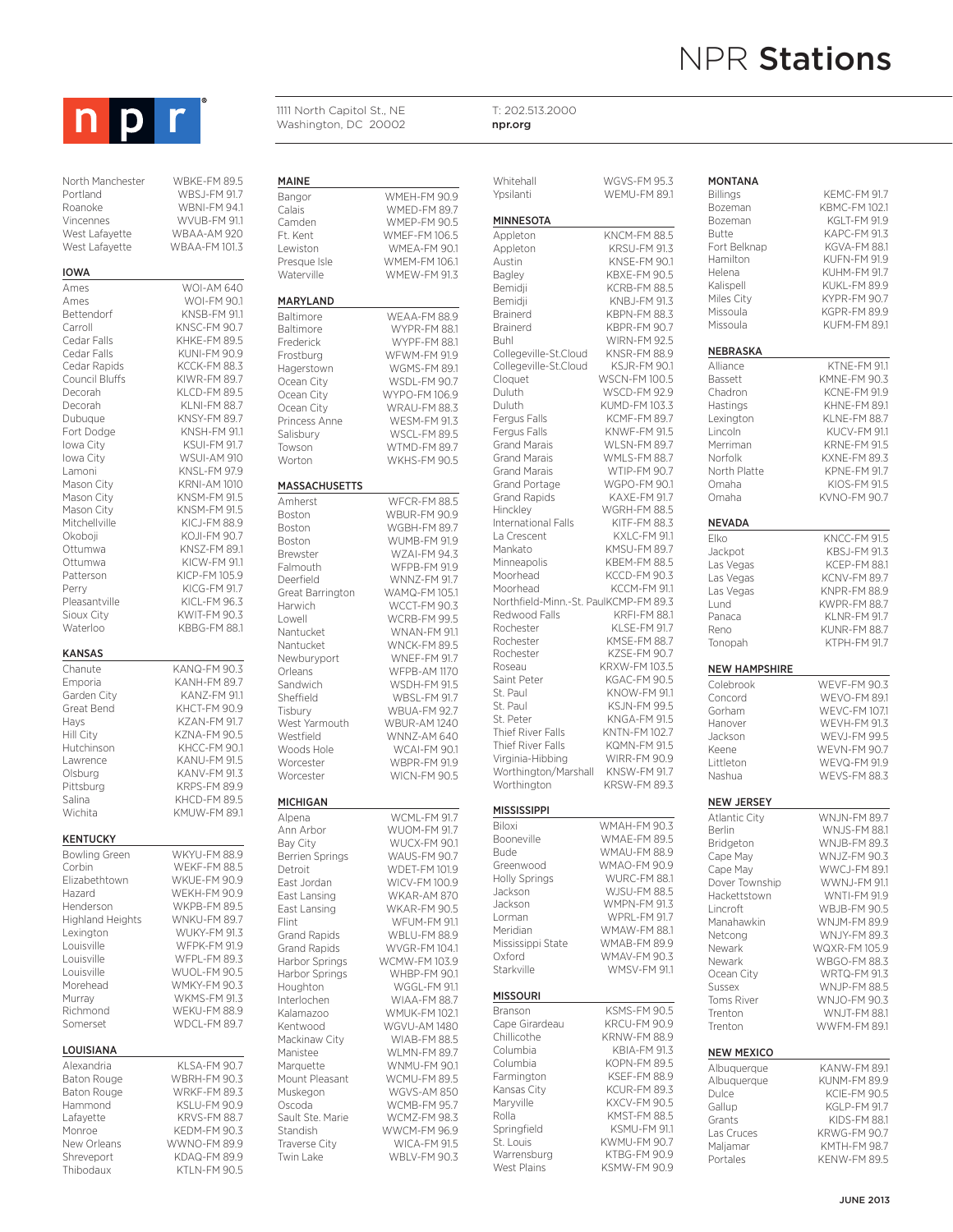

Ramah KTDB-FM 89.7<br>Santa Rosa KNI K-FM 91.9

such outdoor advertising and large exhibit displays and large exhibit displays and large exhibit displays and l **NEW YORK** Albany WAMC-FM 90.3 Amsterdam WEXT-FM 97.7<br>Annandale-on-Hudson WLHV-FM 88.1 Annandale-on-Hudson Binghamton WSQX-FM 91.5 Binghamton WSKG-FM 89.3 Blue Mountain Lake WXLH-FM 91.3 Boonville WXLB-FM 91.7<br>Brooklyn WNYE-FM 91.5 Brooklyn WNYE-FM 91.5<br>Buffalo WBFO-FM 88.7 Buffalo WBFO-FM 88.7<br>Buffalo WNED-FM 94.5 Canajoharie WCAN-FM 93.3 Canton WREM-FM 88.7 Canton WSLU-FM 89.5<br>Canton WXLL-FM 91.7 Cape Vincent<br>Corning Cortland WSUC-FM 90.5 Fredonia WCVF-FM 88.9 Geneva WEOS-FM 89.7 Gouverneur WSLG-FM 90.5<br>Hamilton WRCU-FM 90.1 Hornell WSQA-FM 88.7 Houghton WXXY-FM 90.3 Ithaca WITH-FM 90.1 Ithaca WSQG-FM 90.9 Jamestown WUBJ-FM 88.1 Jeffersonville WJFF-FM 90.5 Kingstown Lowville WXLD-FM 89.7<br>Malone WSLO-FM 90.9 Malone WSLO-FM 90.9<br>Middletown WOSR-FM 91.7 Milford WUOW-FM 88.5 Mt. Kisco WWES-FM 88.9 New York WFUV-FM 90.7<br>
New York WNYC-AM 820 New York WNYC-AM 820<br>
New York WNYC-FM 93.9 North Creek WXLG-FM 89.9 Olean WOLN-FM 91.3 Oneonta WSQC-FM 917 Oswego WNYO-FM 88.9<br>Oswego WRVD-FM 90.3 Oswego WRVO-FM 89.9 Plattsburgh WCEL-FM 91.9<br>Poughkeepsie WRHV-FM 88.7 Poughkeepsie Remsen WRUN-FM 90.3<br>Rochester WRUR-FM 88.5 Rochester WRUR-FM 88.5<br>Rochester WXXI-AM 1370 Rochester WXXI-FM 91.5 Roxbury WIOX-FM 91.3<br>Saranac Lake WSLL-FM 90.5 Schenectady WMHT-FM 89.1<br>Schuyler Falls WOXR-FM 90.9 Selden WSUF-FM 89.9 Southampton WRLI-FM 91.3 Southampton WPPB-FM 88.3<br>Stamford WANZ-FM 90.1 Syracuse WAER-FM 88.3 Syracuse WCNY-FM 91.3 Ticonderoga WANC-FM 103.9 Tupper Lake WXLS-FM 88.3<br>Utica WRVN-FM 91.9 Utica WUNY-FM 89.5 Watertown WRVJ-FM 91.7 Watertown WSLJ-FM 88.9

# NORTH CAROLINA

| Asheville      | <b>WCQS-FM 88.1</b> |
|----------------|---------------------|
| Atlantic Beach | <b>WR ID-FM 915</b> |
| <b>Bath</b>    | W7PF-FM 90.1        |

KNLK-FM 91.9 WNED-FM 94.5 WXLL-FM 91.7<br>WSLZ-FM 88.1 WSQE-FM 91.1 WRCU-FM 90.1 WNJA-FM 89.7 WOSR-FM 91.7 WNYC-FM 93.9 WRVD-FM 90.3 WXLU-FM 88.1 WXXI-AM 1370 WSLL-FM 90.5 WOXR-FM 90.9 WANZ-FM 90.1 **WRVN-FM 91.9** WJNY-FM 90.9 OHIO

Buxton WBUX-FM 90.5<br>Chapel Hill WUNC-FM 91.5 WUNC-FM 91.5 Charlotte WFAE-FM 90.7 Dallas WSGE-FM 91.7<br>Davidson WDAV-FM 89.9 Davidson WDAV-FM 89.9<br>Durham WNCU-FM 90.7 Durham WNCU-FM 90.7<br>Elizabeth City WRVS-FM 89.9 Elizabeth City WRVS-FM 89.9 WFSS-FM 91.9 Franklin WFQS-FM 91.3<br>Hickory WFHE-FM 90.3 WFHE-FM 90.3 Kinston WKNS-FM 90.3<br>Manteo WUND-FM 88.9 Manteo WUND-FM 88.9<br>Mars Hill WYQS-FM 90.5 Mars Hill WYQS-FM 90.5<br>New Bern W7NB-FM 88.5 WZNB-FM 88.5 New Bern WTEB-FM 89.3<br>
Raleigh WCPE-FM 89.7 WCPE-FM 89.7 Raleigh WSHA-FM 88.9<br>Rocky Mount WRQM-FM 90.9 WRQM-FM 90.9 Spindale WNCW-FM 88.7 Wilkesboro WSIF-FM 90.9<br>Wilmington WHQR-FM 91.3 WHQR-FM 91.3<br>WFDD-FM 88.5 Winston-Salem WFDD-FM 88.5<br>Winston-Salem WSNC-FM 90.5 Winston-Salem NORTH DATOKA Belcourt KEYA-FM 88.5 Bismarck KCND-FM 90.5 Devil's Lake KPPD-FM 91.7 Dickinson KDPR-FM 89.9<br>Fargo KDSU-FM 91.9 Fargo KDSU-FM 91.9<br>Grand Forks KFJM-FM 89.3 Grand Forks KFJM-FM 89.3<br>Grand Forks KUND-FM 89.3 KUND-FM 89.3 Jamestown KPRJ-FM 91.5 Minot KMDD-FM 88.0 Williston KPPR-FM 89.5<br>Williston KPPW-FM 88.7 KPPW-FM 88.7 Akron WAPS-FM 91.3<br>Athens WOUB-AM 1340 WOUB-AM 1340 Athens WOUB-FM 91.3 Bryan WGBE-FM 90.9<br>Cambridge WOUC-FM 89.1 Cambridge WOUC-FM 89.1<br>Chillicothe WOUH-FM 91.9 Chillicothe WOUH-FM 91.9<br>Cincinnati WGUC-FM 90.9 WGUC-FM 90.9 Cincinnati WVXU-FM 91.7 Cleveland WCPN-FM 90.3 Columbus<br>
Coshocton
WOSE-FM 91.1 WOSE-FM 91.1 Defiance WGDE-FM 91.9 Ironton WOUL-FM 89.1 Kent WKSU-FM 89.7 Lima WGLE-FM 90.7 Mansfield WOSV-FM 91.7 Marion WOSB-FM 91.1<br>Middletown WPFB-FM 105.9 WPFB-FM 105.9 Middletown WNKN-AM 910 New Boston WNKE-FM 1041 New Philadelphia WKRJ-FM 91.5<br>Norwalk WNRK-FM 90.7 Norwalk WNRK-FM 90.7<br>Oxford WMUB-FM 88.5 Oxford WMUB-FM 88.5<br>Portsmouth WOSP-FM 91.5 WOSP-FM 91.5 Thompson WKSV-FM 891 Toledo WGTF-FM 91.3 Wilberforce WCSU-FM 88.9<br>Wooster WKRW-FM 89.3 Wooster WKRW-FM 89.3 WYSO-FM 91.3 Youngstown WYSU-FM 88.5 Zanesville WOUZ-FM 90.1 OKLAHOMA Ada KOUA-FM 91.9<br>Altus KOCU-FM 90.1 KOCU-FM 90.1 Ardmore KLCU-FM 90.3<br>Clinton KYCU-FM 89.1 KYCU-FM 89.1 Edmond KCSC-FM 90.1 Ketchum KOSN-FM 107.5

1111 North Capitol St., NE Washington, DC 20002

T: 202.513.2000 npr.org

| Lawton<br>McAlester        | KCCU-FM 89.3<br>KBCW-FM 91.9               | PUERTO RICO                 |
|----------------------------|--------------------------------------------|-----------------------------|
| Norman                     | KGOU-FM 106.3                              | San Juan<br>San Juan        |
| Oklahoma City              | KROU-FM 105.7                              |                             |
| Stillwater                 | KOSR-FM 88.3                               | RHODE ISLAN                 |
| Stillwater                 | <b>KOSU-FM 91.7</b>                        | Coventry                    |
| Tulsa                      | KWTU-FM 88.7<br>KWGS-FM 89.5               | Providence                  |
| Tulsa<br>Woodward          | KWOU-FM 88.1                               | Providence                  |
| Woodward                   | KZCU-FM 95.9                               | Providence                  |
| OREGON                     |                                            |                             |
| Ashland                    | KAGI-AM 930                                | SOUTH CAROI                 |
| Ashland                    | KSMF-FM 89.1                               | Aiken<br>Beaufort           |
| Ashland                    | KSRG-FM 88.3                               | Charleston                  |
| Ashland                    | KSOR-FM 90.1                               | Columbia                    |
| Astoria                    | KMUN-FM 91.9                               | Conway                      |
| Astoria<br>Baker City      | KOAC-FM 89.7<br>KOBK-FM 88.9               | Greenville                  |
| Bend                       | KOAB-FM 91.3                               | Orangeburg                  |
| Coos Bay                   | KSBA-FM 88.5                               | Rock Hill<br>Sumter         |
| Corvallis                  | KOAC-AM 550                                |                             |
| Enterprise                 | <b>KETP-FM 88.7</b>                        | <b>SOUTH DAKOT</b>          |
| Eugene                     | KI BR-FM 88.1                              | <b>Brookings</b>            |
| Eugene<br>Eugene           | KOPB-AM 1600<br><b>KRVM-AM 1280</b>        | Faith                       |
| Eugene                     | KLCC-FM 89.7                               | Lowry                       |
| Florence                   | <b>KLFO-FM 88.1</b>                        | Martin                      |
| Gleneden Beach             | KOGL-FM 89.3                               | Pierpont<br>Rapid City      |
| Gleneden Beach             | KQOC-FM 88.1                               | Reliance                    |
| Gresham                    | KMHD-FM 89.1                               | Sioux Falls                 |
| Hood River<br>Hood River   | KHRV-FM 90.1<br>KQHR-FM 88.1               | Sioux Falls                 |
| John Day                   | <b>KOJD-FM 89.7</b>                        | Sioux Falls                 |
| Klamath Falls              | KLMF-FM 88.5                               | Spearfish                   |
| Klamath Falls              | KSKF-FM 90.9                               | Vermillion                  |
| La Grande                  | <b>KTVR-FM 90.3</b>                        | <b>TENNESSEE</b>            |
| Lakeview                   | KOAP-FM 88.7                               | Chattanooga                 |
| Myrtle Point<br>Newport    | KOOZ-FM 94.1<br>KLCO-FM 90.5               | Collegedale                 |
| Pendleton                  | KRBM-FM 90.9                               | Cookeville                  |
| Portland                   | KOPB-FM 91.5                               | Jackson                     |
| Portland                   | KQAC-FM 89.9                               | Johnson City                |
| Reedsport                  | KLFR-FM 89.1                               | Knoxville<br>Madison        |
| Roseburg                   | <b>KMPQ-FM 88.1</b><br><b>KSRS-FM 91.5</b> | Memphis                     |
| Roseburg<br>Roseburg       | KTBR-AM 950                                | Murfreesboro                |
| Talent                     | <b>KSJK-AM1230</b>                         | Nashville                   |
| The Dalles                 | KOTD-FM 89.7                               | Nashville                   |
| Tillamook                  | KTCB-FM 89.5                               | Tullahoma                   |
| Tillamook                  | KTMK-FM 91.1                               | <b>TEXAS</b>                |
| Warrenton                  | KCPB-FM 90.9                               | Abilene                     |
| PENNSYLVANIA               |                                            | Amarillo                    |
| Allentown                  | WDIY-FM 88.1                               | Austin                      |
| Chambersburg               | WYPM-FM 93.3                               | Austin                      |
| Coatesville                | <b>WRTJ-FM 89.3</b>                        | Beaumont                    |
| Ephrata                    | <b>WRTL-FM 90.7</b>                        | Bushland<br>College Station |
| Erie                       | <b>WQLN-FM 91.3</b>                        | College Station             |
| Harrisburg<br>Harrisburg   | <b>WXPH-FM 88.1</b><br>WITF-FM 89.5        | Commerce                    |
| Johnstown                  | <b>WQEJ-FM 89.7</b>                        | Corpus Christi              |
| Kane                       | <b>WPSX-FM 90.1</b>                        | Dallas                      |
| Mt. Pocono                 | <b>WRTY-FM 91.1</b>                        | Dallas                      |
| Pen Argyl                  | <b>WWPJ-FM 89.5</b>                        | El Paso                     |
| Philadelphia               | WHYY-FM 90.9                               | Harlingen<br>Houston        |
| Philadelphia               | <b>WRTI-FM 90.1</b><br><b>WXPN-FM 88.5</b> | Houston                     |
| Philadelphia<br>Pittsburgh | WESA-FM 90.5                               | Houston                     |
| Pittsburgh                 | <b>WQED-FM 89.3</b>                        | Ingram                      |
| Pittsburgh                 | <b>WYEP-FM 91.3</b>                        | Leander                     |
| Scranton                   | <b>WVIA-FM 89.9</b>                        | Leander                     |
| Anallon Atat2              | WPSLI-FM 915                               | Lubbock                     |

WJAZ-FM 91.7 WVYA-FM 89.7

| San Juan         | <b>WRUO-FM 88.3</b> |
|------------------|---------------------|
| San Juan         | <b>WRTU-FM 89.7</b> |
|                  |                     |
| RHODE ISLAND     |                     |
|                  |                     |
| Coventry         | WCVY-FM 91.5        |
| Providence       | WELH-FM 88.1        |
| Providence       | <b>WRNI-AM 1290</b> |
| Providence       | <b>WRNI-FM102.7</b> |
|                  |                     |
|                  |                     |
| SOUTH CAROLINA   |                     |
| Aiken            | <b>WLJK-FM 89.1</b> |
| Beaufort         | WJWJ-FM 89.9        |
| Charleston       | <b>WSCI-FM 89.3</b> |
| Columbia         | WLTR-FM 91.3        |
| Conway           | <b>WHMC-FM 90.1</b> |
| Greenville       | WEPR-FM 90.1        |
| Orangeburg       | WSSB-FMM 90.3       |
| Rock Hill        | <b>WNSC-FM 88.9</b> |
| Sumter           | <b>WRJA-FM 88.1</b> |
|                  |                     |
| SOUTH DAKOTA     |                     |
| Brookings        | KESD-FM 88.3        |
| Faith            | KPSD-FM 97.1        |
| Lowrv            | KQSD-FM 91.9        |
|                  |                     |
| Martin           | KZSD-FM 102.5       |
| Pierpont         | KDSD-FM 90.9        |
| Rapid City       | KBHE-FM 89.3        |
| Reliance         | KTSD-FM 91.1        |
| Sioux Falls      | KAUR-FM 89.1        |
| Sioux Falls      | KCSD-FM 90.9        |
| Sioux Falls      | KRSD-FM 88.1        |
| Spearfish        | KYSD-FM 91.9        |
| Vermillion       | KUSD-FM 89.7        |
|                  |                     |
| <b>TENNESSEE</b> |                     |
| Chattanooga      | WUTC-FM 88.1        |
| Collegedale      | WSMC-FM 90.5        |
| Cookeville       | <b>WHRS-FM 91.7</b> |
| Jackson          | WKNP-FM 90.1        |
| Johnson City     | <b>WETS-FM 89.5</b> |
| Knoxville        | WUOT-FM 91.9        |
| Madison          | <b>WPLN-AM1430</b>  |
| Memphis          | <b>WKNO-FM 91.1</b> |
| Murfreesboro     | <b>WMOT-FM 89.5</b> |
| Nashville        | WFCL-FM 91.1        |
| Nashville        | <b>WPLN-FM 90.3</b> |
| Tullahoma        | WTML-FM 91.5        |
|                  |                     |
| <b>TEXAS</b>     |                     |
| Abilene          | KACU-FM 89.7        |
| Amarillo         | KJJP-FM 105.7       |
| Austin           | KMFA-FM 89.5        |
| Austin           | KUT-FM 90.5         |
| Beaumont         | KVLU-FM 91.3        |
| Bushland         | KTXP-FM 91.5        |
|                  |                     |
| College Station  | KAMU-FM 90.9        |
| College Station  | <b>KEOS-FM 89.1</b> |
| Commerce         | KETR-FM 88.9        |
| Corpus Christi   | KEDT-FM 90.3        |
| Dallas           | <b>KKXT-FM 91.7</b> |
| Dallas           | KERA-FM 90.1        |
| El Paso          | KTEP-FM 88.5        |
| Harlingen        | KMBH-FM 88.9        |
| Houston          | KTSU-FM 90.9        |
| Houston          | KUHA-FM 91.7        |
| Houston          | KUHF-FM 88.7        |
| Ingram           | KTXI-FM 90.1        |
| Leander          | KTTZ-FM 89.1        |
| Leander          | KUTX-FM 98.9        |
| Lubbock          | KTTZ-FM 89.1        |
| Lufkin           | KLDN-FM 88.9        |
| Marfa            | KRTS-FM 93.5        |
| McAllen          | KHID-FM 88.1        |

Odessa KXWT-FM 91.3